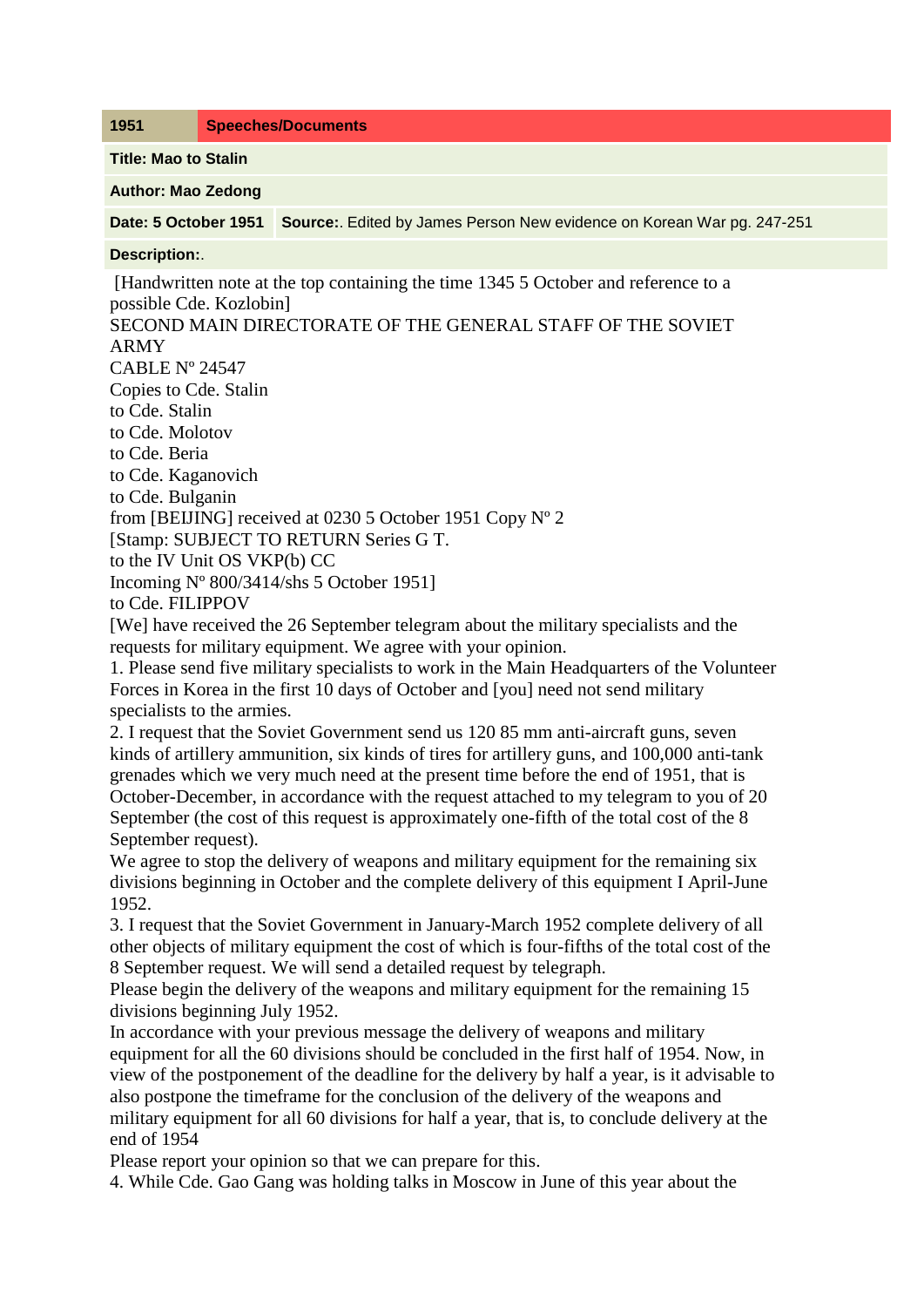delivery of weapons and military equipment for the 60 divisions agreement was reached to set the total cost of the above weapons and military equipment against a military credit which will be repaid by the Chinese government on a schedule after eight years. Recently our Ministry of Trade received a message from the Soviet trade mission in China that representatives of corresponding Chinese organizations had concluded a commercial agreement with it for the delivery of 3,510 motor vehicles and 1,900 bicycles (these vehicles and bicycles are included in the military equipment of the first ten divisions).

I request that the Soviet Government examine the possibility of including the cost of the vehicles and bicycles which are part of the military equipment for the 60 divisions against the military credit; if this causes problems for you then please inform [us] about it so that our representatives conclude a commercial agreement for the above number of vehicles and bicycles with the Soviet trade mission in China.

Please study my telegram and report your opinion.

Greetings. MAO ZEDONG Nº 4933 4 October

----------------------------------------------------------------------------------------------

Deciphered by Sadovnikov 0020 5 October Printed by Leshevich 0430 5 October  $N^{\circ}$  1585 Eight copies printed. Copy  $N^{\circ}$  8 to the file Verified: Major [signature] 0500 (Chikarev)

COPY OF AN OUTGOING TELEGRAM CABLE Nº 57?? Copy Nº 1 [BEIJING] to Cde. KRASOVSKY for Cde. MAO ZEDONG "Cde Mao Zedong!

We received your telegram of 4 October. We are replying to the questions raised in it. About the five military advisers. The advisers for work at the Main Headquarters of the Volunteer Forces in Korea will be sent to [Beijing] in the next few days.

About the delivery of weapons. The 120 85 mm anti-aircraft guns, the shells, mortar shells, the anti-tank grenades, and the tires for the guns against an additional credit of 600 million ruble in accordance with your 20 September request (the cost of which is 109 million rubles, one-fifth of the total cost of the request) will be delivered to you by the end of 1951, that is, in the period we specified.

Concerning the period of delivery of military equipment in 1952 against the credit indicated above, the cost of which will be equal to four-fifths of the total cost of the request, we will report after receiving the request from you.

Military equipment for the remaining six divisions, the delivery of which was postponed by half a year, will be delivered by July 1952. Consequently, and also because we will have to provide new, large deliveries at an additional credit of 600 million rubles the period of delivery for the weapons and military equipment for 50 divisions will also have to be postponed by half a year, that is, to be concluded at the end of 1954.

You raise the question of us examining the possibility of including the cost of the motor vehicles and bicycles being delivered for the divisions against the military credit.